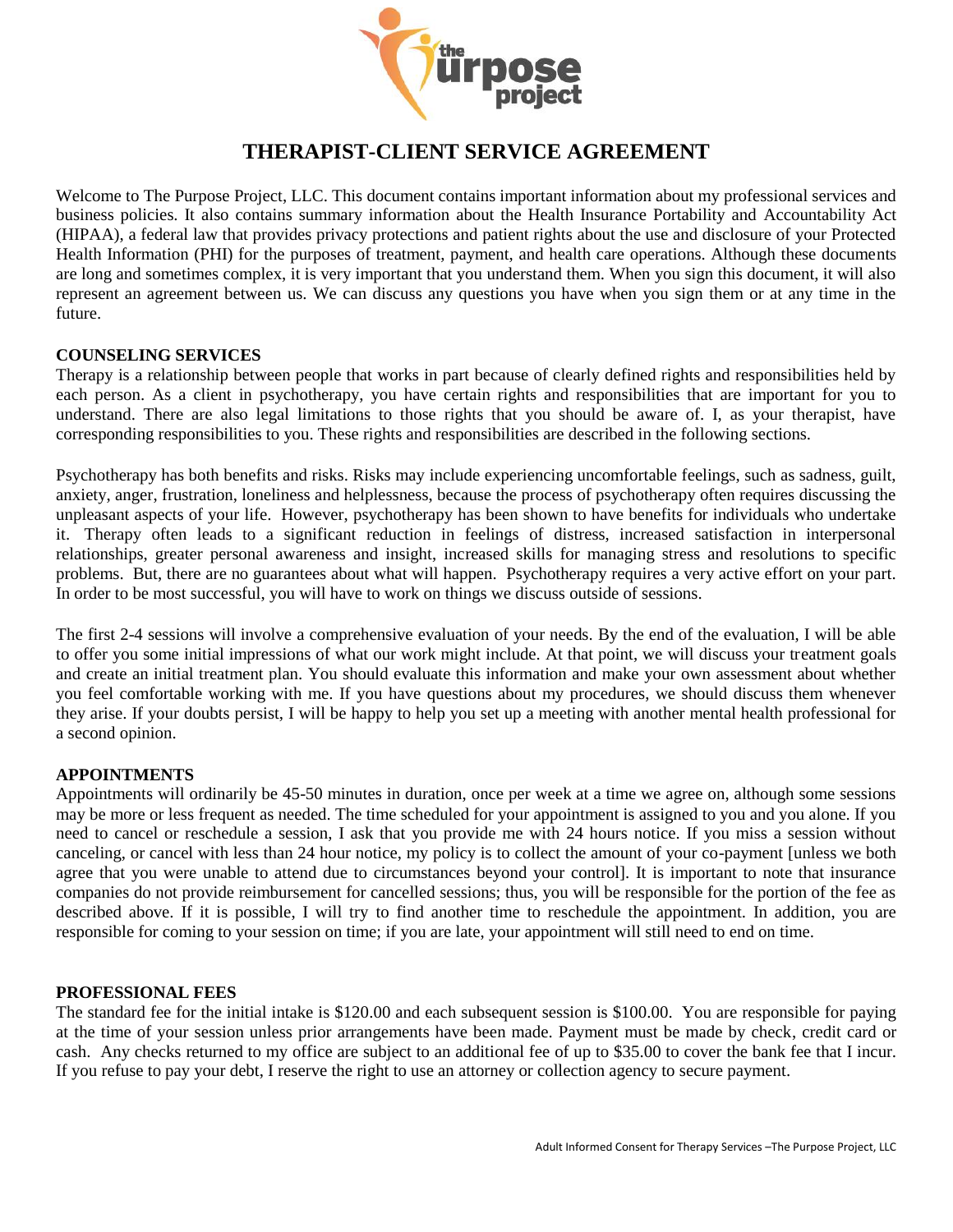In addition to weekly appointments, it is my practice to charge this amount on a prorated basis (I will break down the hourly cost) for other professional services that you may require such as report writing, telephone conversations that last longer than 15 minutes, attendance at meetings or consultations which you have requested, or the time required to perform any other service which you may request of me. If you anticipate becoming involved in a court case, I recommend that we discuss this fully before you waive your right to confidentiality. If your case requires my participation, you will be expected to pay for the professional time required even if another party compels me to testify.

## **INSURANCE**

In order for us to set realistic treatment goals and priorities, it is important to evaluate what resources you have available to pay for your treatment. If you have a health insurance policy, it will usually provide some coverage for mental health treatment. With your permission, my billing service and I will assist you to the extent possible in filing claims and ascertaining information about your coverage, but you are responsible for knowing your coverage and for letting me know if/when your coverage changes.

Due to the rising costs of health care, insurance benefits have increasingly become more complex. It is sometimes difficult to determine exactly how much mental health coverage is available. Managed Health Care plans such as HMOs and PPOs often require advance authorization, without which they may refuse to provide reimbursement for mental health services. These plans are often limited to short-term treatment approaches designed to work out specific problems that interfere with a person's usual level of functioning. It may be necessary to seek approval for more therapy after a certain number of sessions. While a lot can be accomplished in short-term therapy, some patients feel that they need more services after insurance benefits end. Some managed-care plans will not allow me to provide services to you once your benefits end. If this is the case, I will do my best to find another provider who will help you continue your psychotherapy.

You should also be aware that most insurance companies require you to authorize me to provide them with a clinical diagnosis. (Diagnoses are technical terms that describe the nature of your problems and whether they are short-term or long-term problems. All diagnoses come from a book entitled the DSM-IV. There is a copy in my office and I will be glad to let you see it to learn more about your diagnosis, if applicable.). Sometimes I have to provide additional clinical information such as treatment plans or summaries, or copies of the entire record (in rare cases). This information will become part of the insurance company files and will probably be stored in a computer. Though all insurance companies claim to keep such information confidential, I have no control over what they do with it once it is in their hands. In some cases, they may share the information with a national medical information databank. I will provide you with a copy of any report I submit, if you request it. By signing this Agreement, you agree that I can provide requested information to your carrier if you plan to pay with insurance.

In addition, if you plan to use your insurance, authorization from the insurance company may be required before they will cover therapy fees. If you did not obtain authorization and it is required, you may be responsible for full payment of the fee. Many policies leave a percentage of the fee ( which is called co-insurance ) or a flat dollar amount ( referred to as a co-payment ) to be covered by the patient. Either amount is to be paid at the time of the visit by check or cash. In addition, some insurance companies also have a deductible, which is an out-of-pocket amount, that must be paid by the patient before the insurance companies are willing to begin paying any amount for services. This will typically mean that you will be responsible to pay for initial sessions with me until your deductible has been met; the deductible amount may also need to be met at the start of each calendar year. Once we have all of the information about your insurance coverage, we will discuss what we can reasonably expect to accomplish with the benefits that are available and what will happen if coverage ends before you feel ready to end your sessions. It is important to remember that you always have the right to pay for my services yourself to avoid the problems described above, unless prohibited by my provider contract.

If I am not a participating provider for your insurance plan, I will supply you with a receipt of payment for services, which you can submit to your insurance company for reimbursement. Please note that not all insurance companies reimburse for out-of-network providers. If you prefer to use a participating provider, I will refer you to a colleague.

#### **PROFESSIONAL RECORDS**

I am required to keep appropriate records of the psychological services that I provide. Your records are maintained in a secure location in the office. I keep brief records noting that you were here, your reasons for seeking therapy, the goals and progress we set for treatment, your diagnosis, topics we discussed, your medical, social, and treatment history, records